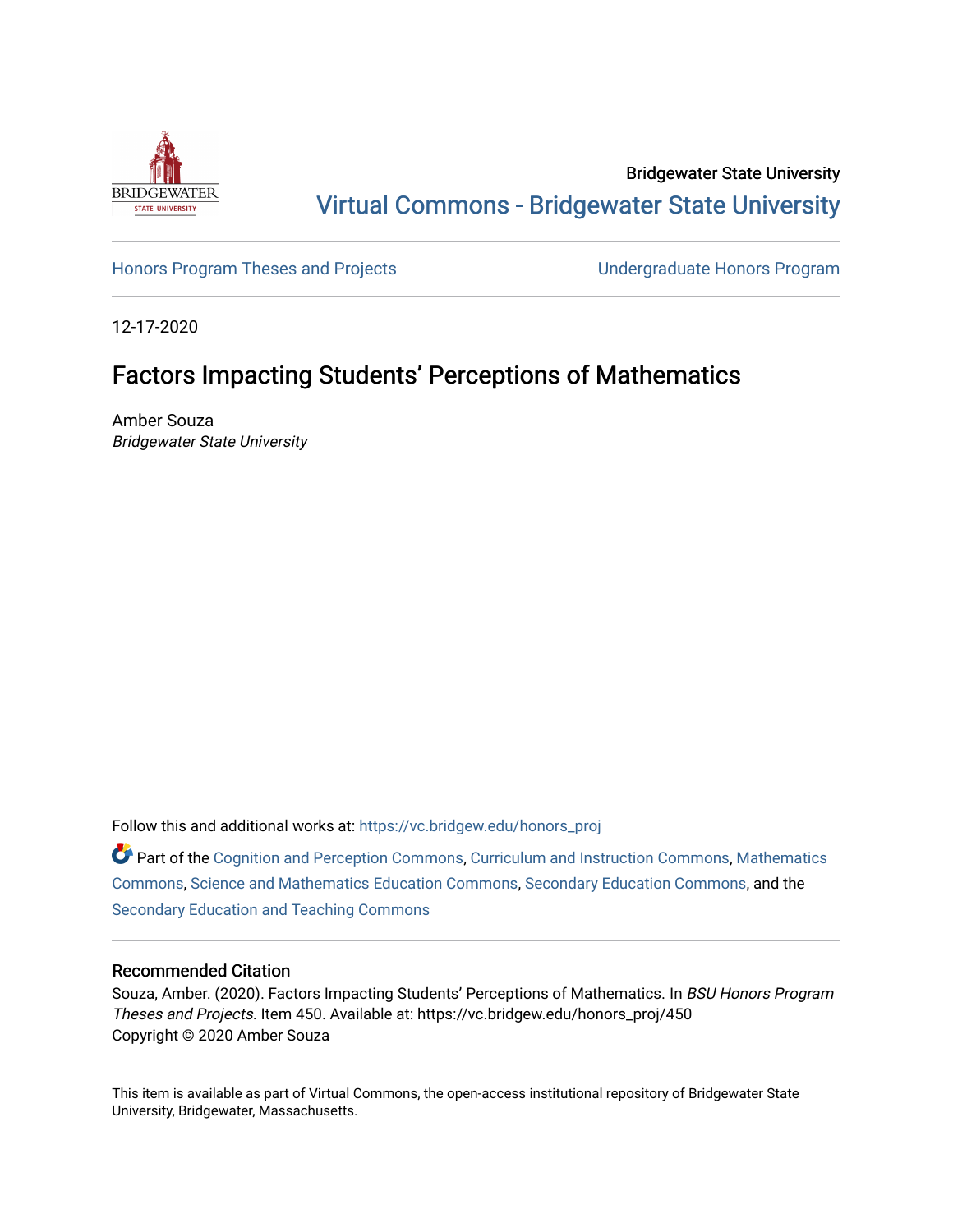Factors Impacting Students' Perceptions of Mathematics

Amber Souza

Submitted in Partial Completion of the Requirements for Commonwealth Interdisciplinary Honors in Mathematics and Secondary Education

Bridgewater State University

December 17, 2020

Dr. Melissa Tobey LaBelle, Thesis Advisor

Dr. Laura K. Gross, Thesis Advisor

Dr. Stephen Krajeski, Committee Member

Dr. Melissa Winchell, Committee Member

Dr. Shannon Lockard, Committee Member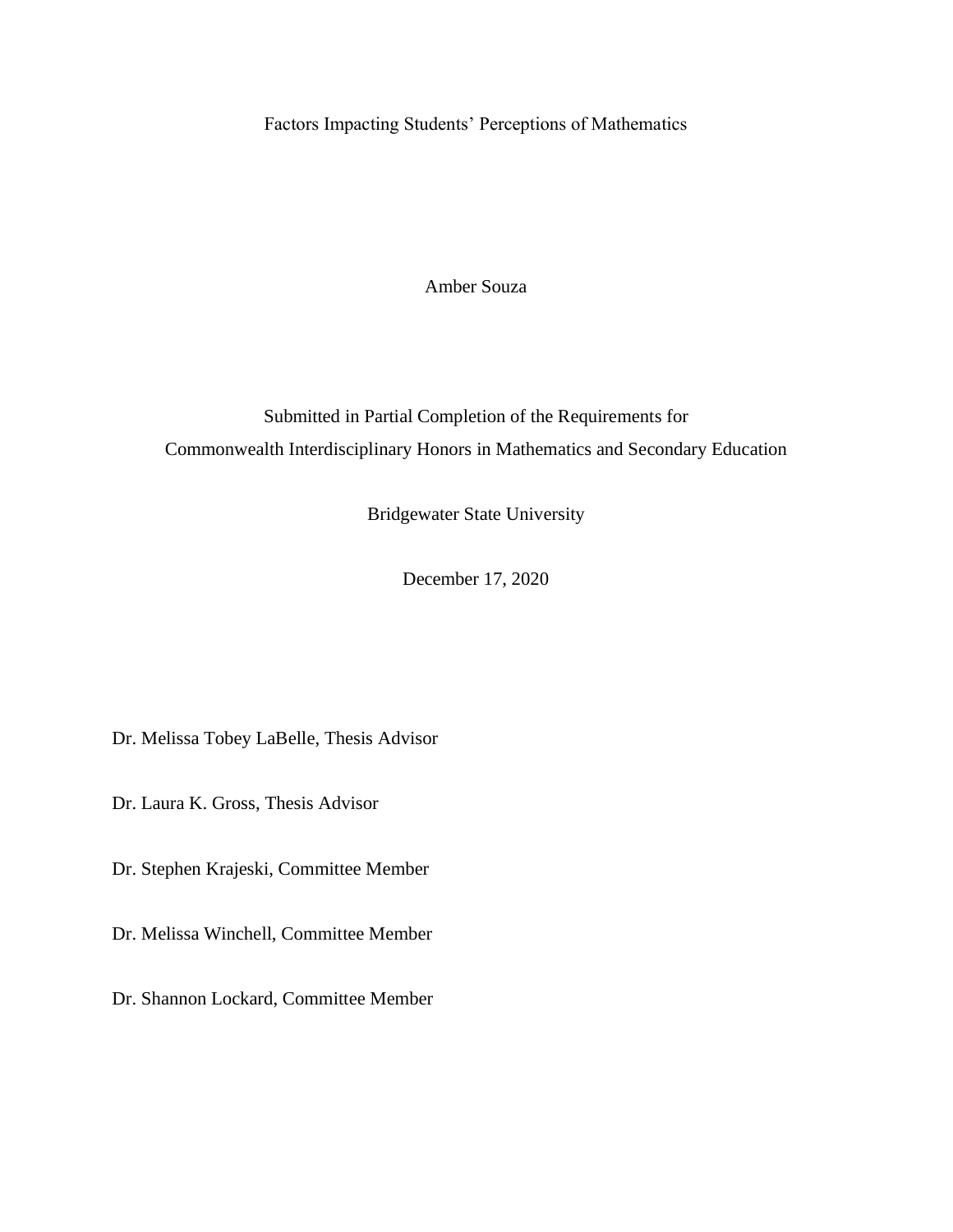## **Table of Contents**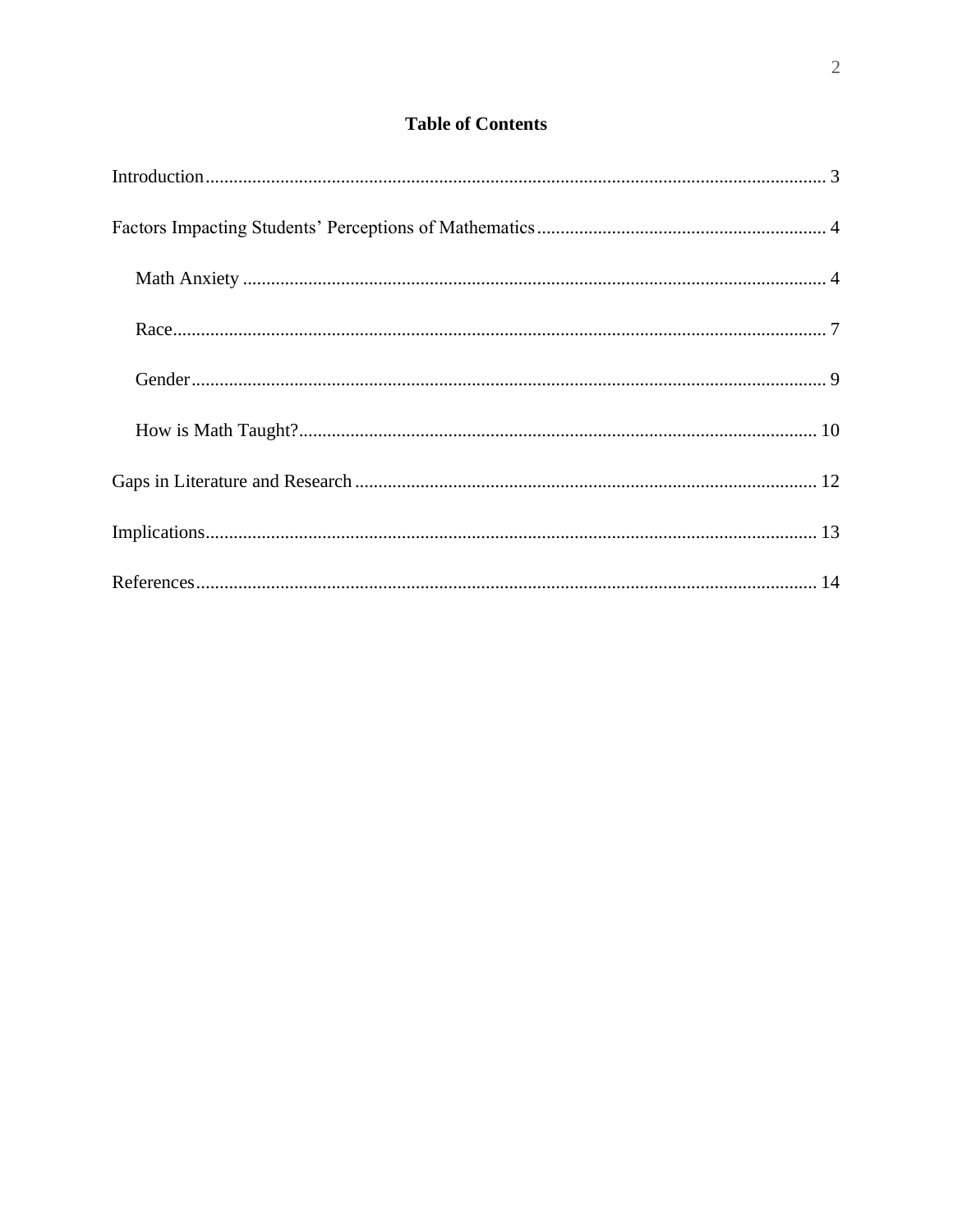#### **Introduction**

<span id="page-3-0"></span>As someone who studied mathematics in college and had many experiences in a classroom environment as a future educator and as a student, I heard students proclaim their hatred for math more times than I can count. When I told people about my decision to study math in college and turn my passion for math into a career in an educational setting, the first reaction that many people had was to tell me about how much they dislike math. During this time, it was uncommon for me to encounter someone who seemed just as excited for me to study math in a higher education setting as I was.

In my experience, math is commonly known as the subject that most people love or hate. At first, I was in the minority – I once had mixed feelings towards math, but over time, my interest in math and my love for it have grown. I want to be able to present math in a positive light to all of my future students, regardless of race, gender, and math background. However, for teachers as a whole to be able to take this important step, they must first develop a deeper understanding of why math is a sore spot for many students.

This thesis provides a background on the factors in and out of the classroom environment that influence the ways in which students perceive mathematics. First, this thesis will review the literature on these factors from an educational perspective and a personal perspective. The thesis will then look at how these factors affect students in their choices to explore possible career paths and what measures can be taken to adjust how students perceive math in terms of its importance and applications to life outside of the classroom. Lastly, this thesis will discuss the gaps within the literature and research to show what aspects of this topic need to be addressed in a broader sense.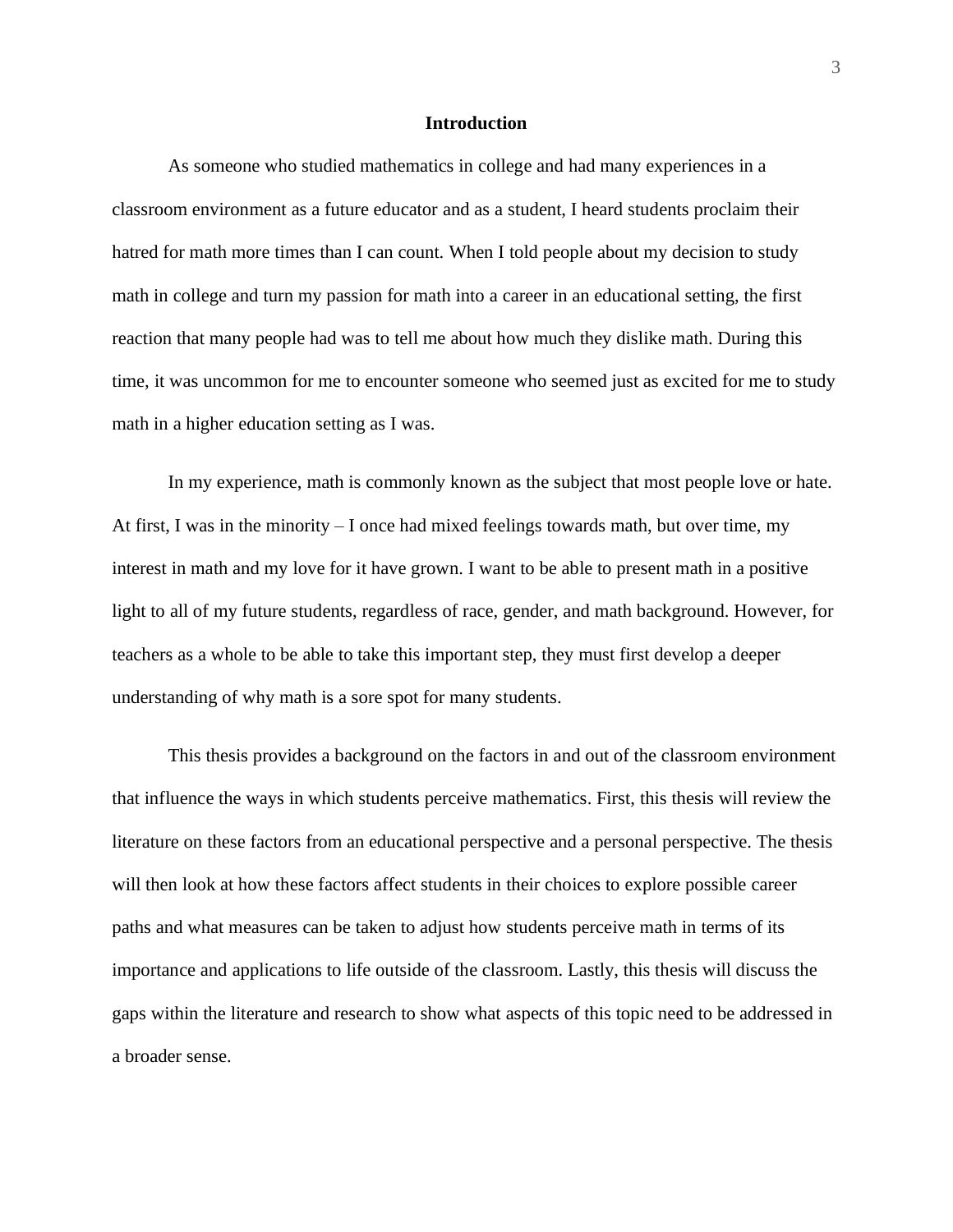#### **Factors Impacting Students' Perceptions of Mathematics**

<span id="page-4-0"></span>The literature review demonstrates four categories relating to factors that impact how students perceive mathematics: math anxiety, race, gender, and how math is taught in classrooms. It is important to note that many of the topics overlap with each other, so some articles cited in one section may include findings that were presented from articles in previous sections.

#### <span id="page-4-1"></span>**Math Anxiety**

There are many different types of anxiety, but one type of anxiety that is prominent in classrooms of all different grade levels and sizes is math anxiety (Ashcraft, 2002). At first glance, math anxiety might appear to only affect students, but math anxiety is also prominent in teachers. Math anxiety is "a feeling of tension, apprehension, or fear that interferes with math performance" (Ashcraft, 2002, p. 181) and is more commonly found in women than in men. Starting at a young age, children tend to mimic the behaviors that they see of the adults who are the same gender as them, so young children, particularly female children, who see their female teachers feeling anxious about math are very likely to develop those same feelings towards math (Beilock et al., 2010). Shields (2007) found in a study that 61% of participants mentioned that their teachers contributed to their math anxiety. A female teacher's own math anxiety can significantly lower the math achievement of their female students (Beilock et al., 2010). To combat this, teachers who experience math anxiety should be made aware of how their actions – particularly their actions towards math based on their anxiety – impact their students and how their students approach math.

Not all students become math anxious because of their teachers. Many students develop

4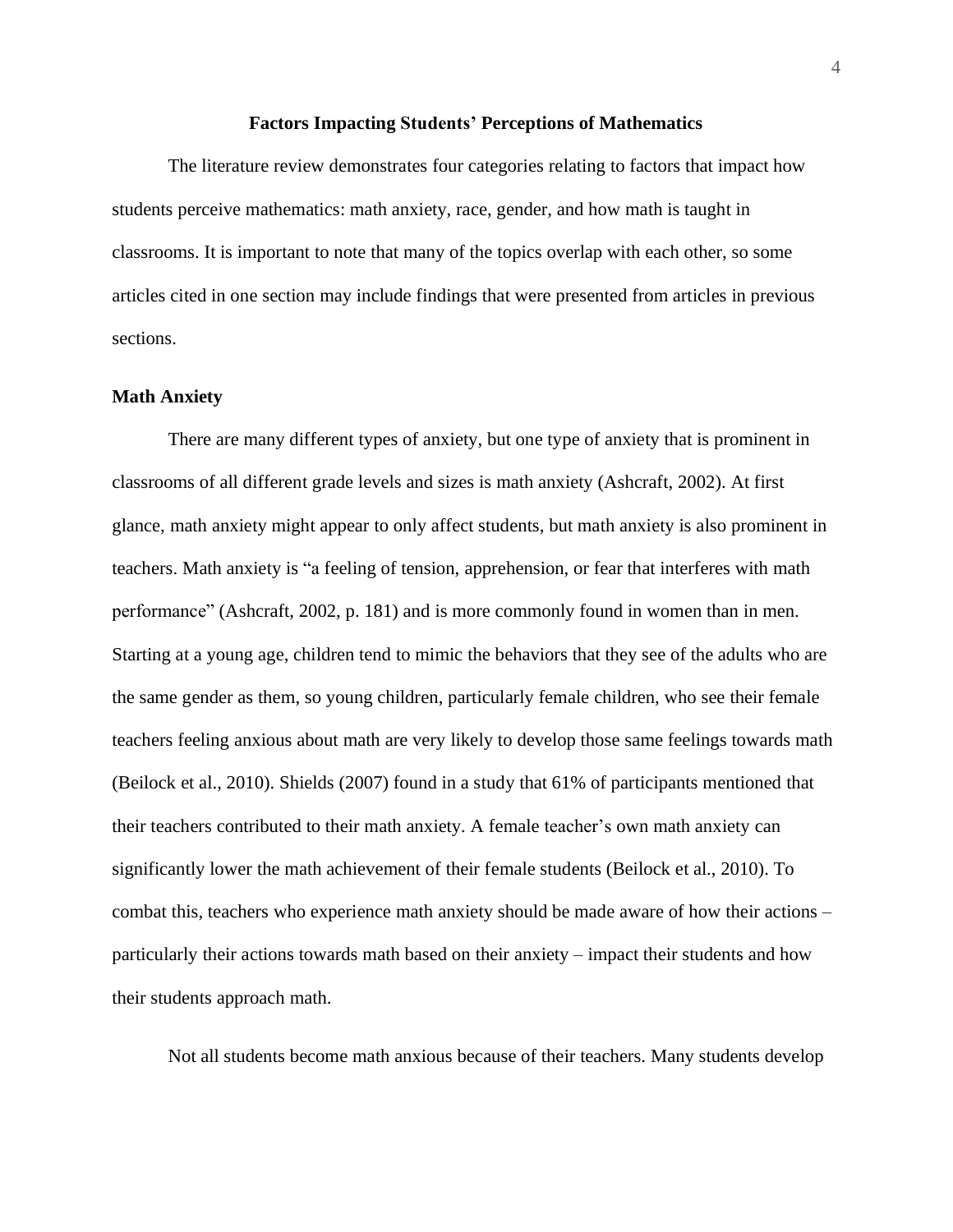math anxiety because of the math itself. Math-anxious people tend to experience numeracyrelated stress. Numeracy is defined as "the cognitive ability to understand mathematical concepts and work with basic probabilities" (Choi et al, 2020, p. 2). There are several types of numeracyrelated stress. Two main types of numeracy-related stress include numeracy stress that directly involves math computations, and numeracy stress that does not directly involve math computations – such as a parent trying to comprehend numeric health information during their child's routine doctor visit (Choi et al., 2020). For many students, the first time they learn algebra is when they begin to feel math anxious. Since algebra involves the use of variables, negative numbers and many new rules, feelings related to math anxiety may begin to develop (Shields, 2007). Numeracy-related stress can also impact how students perform in more demanding topics in math, such as algebra or long division, due to their reliance on working memory (Ashcraft, 2002). Ashcraft (2002) also goes on to mention that students who are math anxious are not necessarily mathematically incompetent – their math anxiety might just disguise their competence. Teachers who have students in their classroom that are math-anxious should be made aware of the impacts that a student's math anxiety can have on their academic performance as well as their perspectives of math outside of the school environment.

Math anxiety in particular can impact students both in and out of the classroom. Regarding academics, math anxiety can have an impact on a student's performance in math courses along with their enrollment in future math classes. Students who experience math anxiety tend to take fewer math courses in high school and in college when possible, and when they must take math courses, they tend to receive lower grades than their peers who do not experience math anxiety (Ashcraft, 2002). Additionally, students who have math anxiety tend to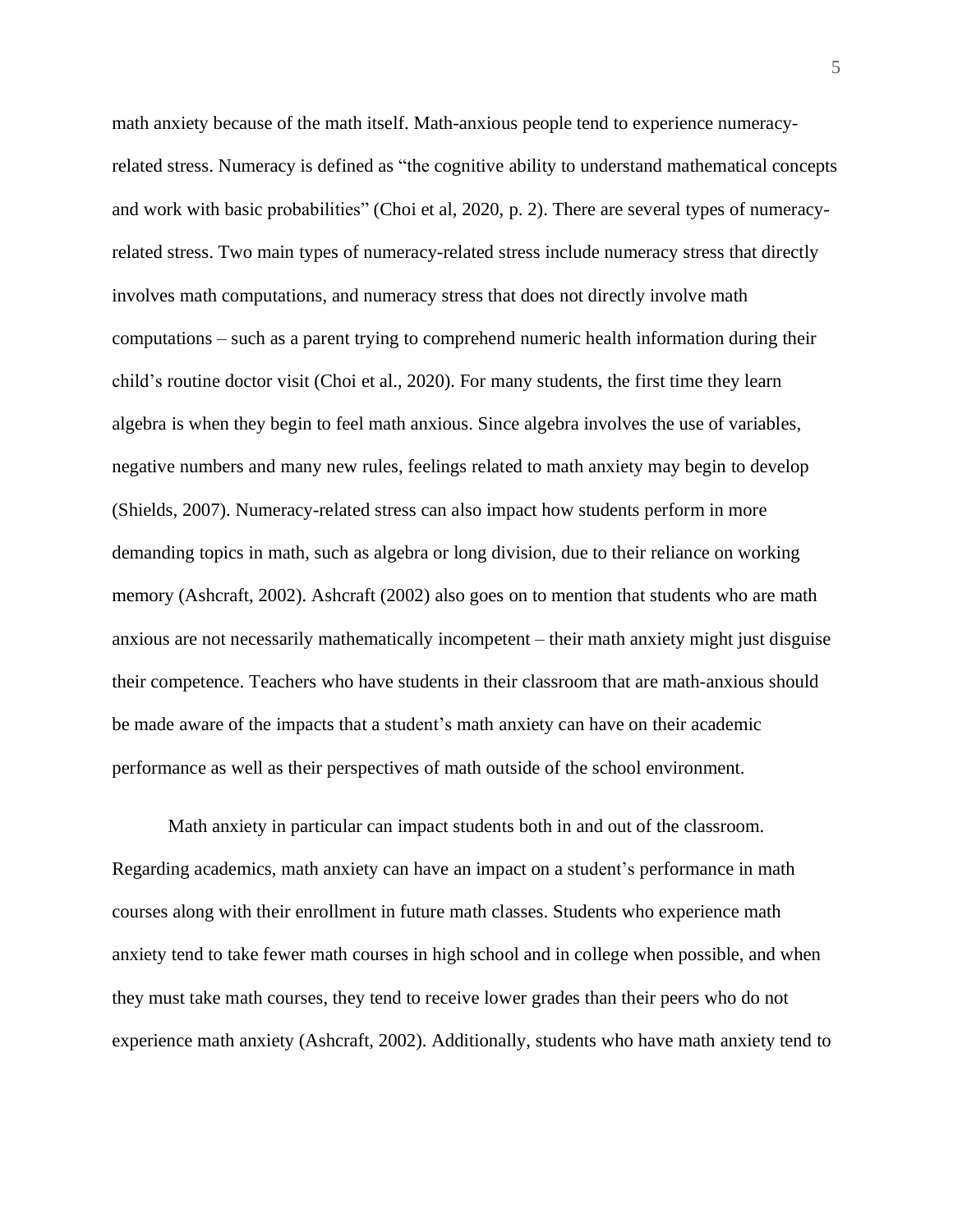focus on "getting by" in the course rather than being more involved in the math content and math-related activities in class (Shields, 2007). These impacts that occur while a student is in school can also have an effect on students outside of school. Math-anxious individuals are likely to experience math-related stress that can cause them to make worse decisions based on inaccurate interpretation when presented with numerical information (Choi et al., 2020). Reducing math anxiety can help relieve stress in those who are math anxious.

To combat math anxiety in classrooms, teachers should be open to discussing math anxiety with their students. To start, teachers can educate their students on what math anxiety is and how to recognize that students are experiencing it (Shields, 2007). If teachers are able to tell when their students are feeling math-anxious, they will be able to adjust their practice and their methods of teaching the concepts in a way that encourages students to put effort in. This also shows students that their teachers not only care about their performance in class pertaining to math, but their emotional and mental well-being as well. Some students may feel anxious because the math concepts taught in class may come across as being too difficult. One recommendation is to build in a 70% success rate to "promote perseverance because the work is perceived as challenging enough to warrant effort and easy enough to expect success" (Shields, 2007, p. 60). This can motivate students to put in effort towards their schoolwork since students are likely to believe in their ability to succeed while still feel like they are being challenged. If the math concepts that are being introduced in class come across as being too difficult for students, they are less likely to feel motivated, less likely to put in the effort, and more likely to feel math anxious (Shields, 2007).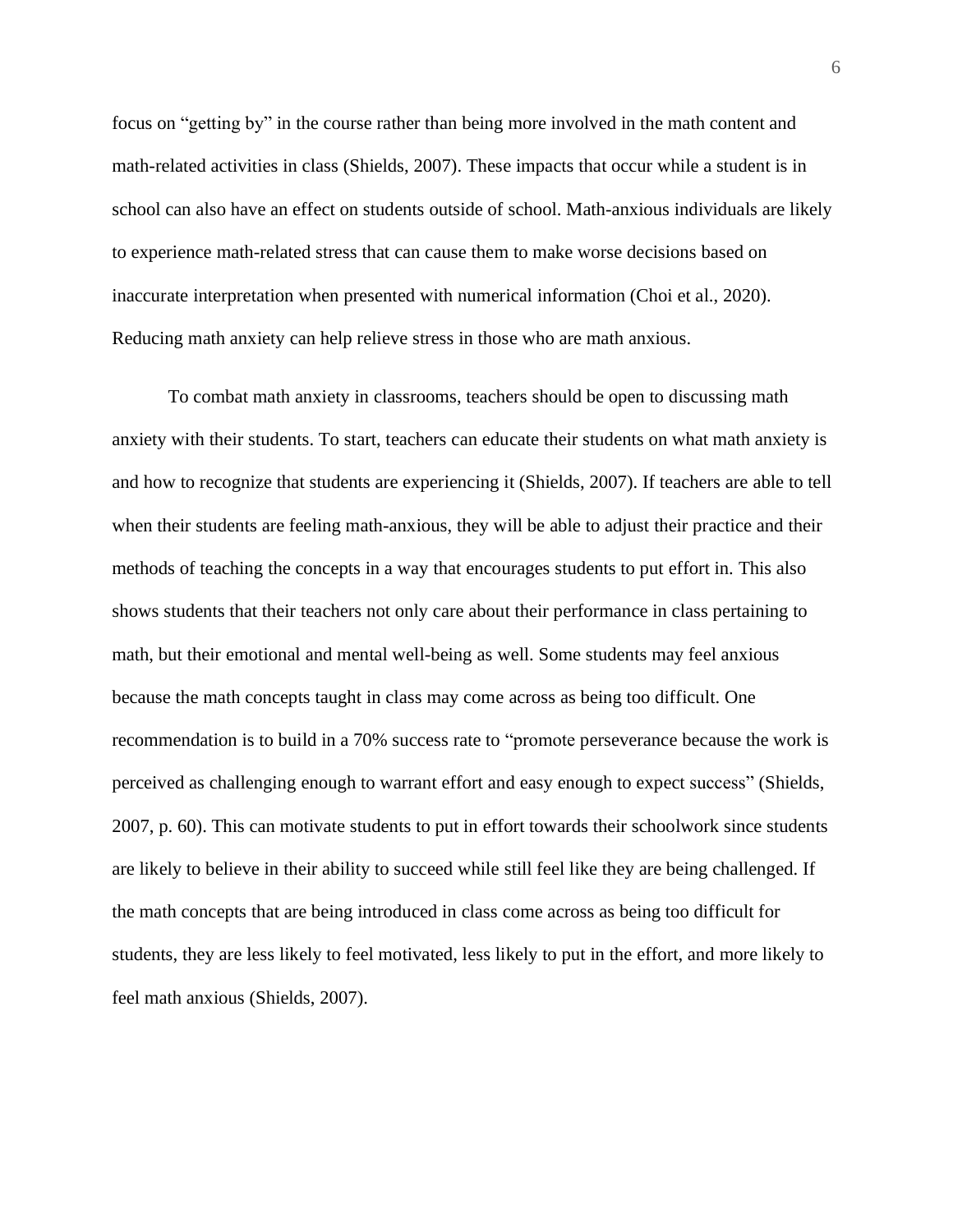#### <span id="page-7-0"></span>**Race**

Classrooms are supposed to be environments that encourage students to learn and reach their full potential. However, not all students are given the same opportunities as others. White students are more likely to enroll in gifted programs, honors programs, and advanced placement classes than Black students (Chambers, Walpole, & Outlaw, 2016). Not all schools are created equal, either. Secondary schools with more low-income students tend to have fewer math courses available to students. This limits opportunities for students who attend these schools since they do not have access to rigorous coursework that is found in these programs and prerequisites of these programs (Chambers et al., 2016). There are general math courses that students are expected to take throughout the course of their high school career that serve as prerequisites for college enrollment. Chambers et al. (2016) found in a study that by their senior year of high school, over 33% of students in the low-income schools that participated in the study reported Algebra 2 as being their highest math class. According to Chambers et al. (2016), this is the bare minimum math requirement for entering a four-year college. Students who do not have access to higher level math classes are at a disadvantage when it comes to college enrollment and pursuing a degree.

Teachers may view their students differently in terms of race based on cultural mismatch, or differing cultures between the teacher and their students. The teachers who are teaching the students in classrooms are not representative of the varying cultural and ethnic backgrounds of the students themselves. In fact, around 90% of public school teachers are White (Howard, 2006). Teachers also may believe stereotypes that impact how they view their students. Female Black students are often perceived as being more disruptive and less attentive than girls of other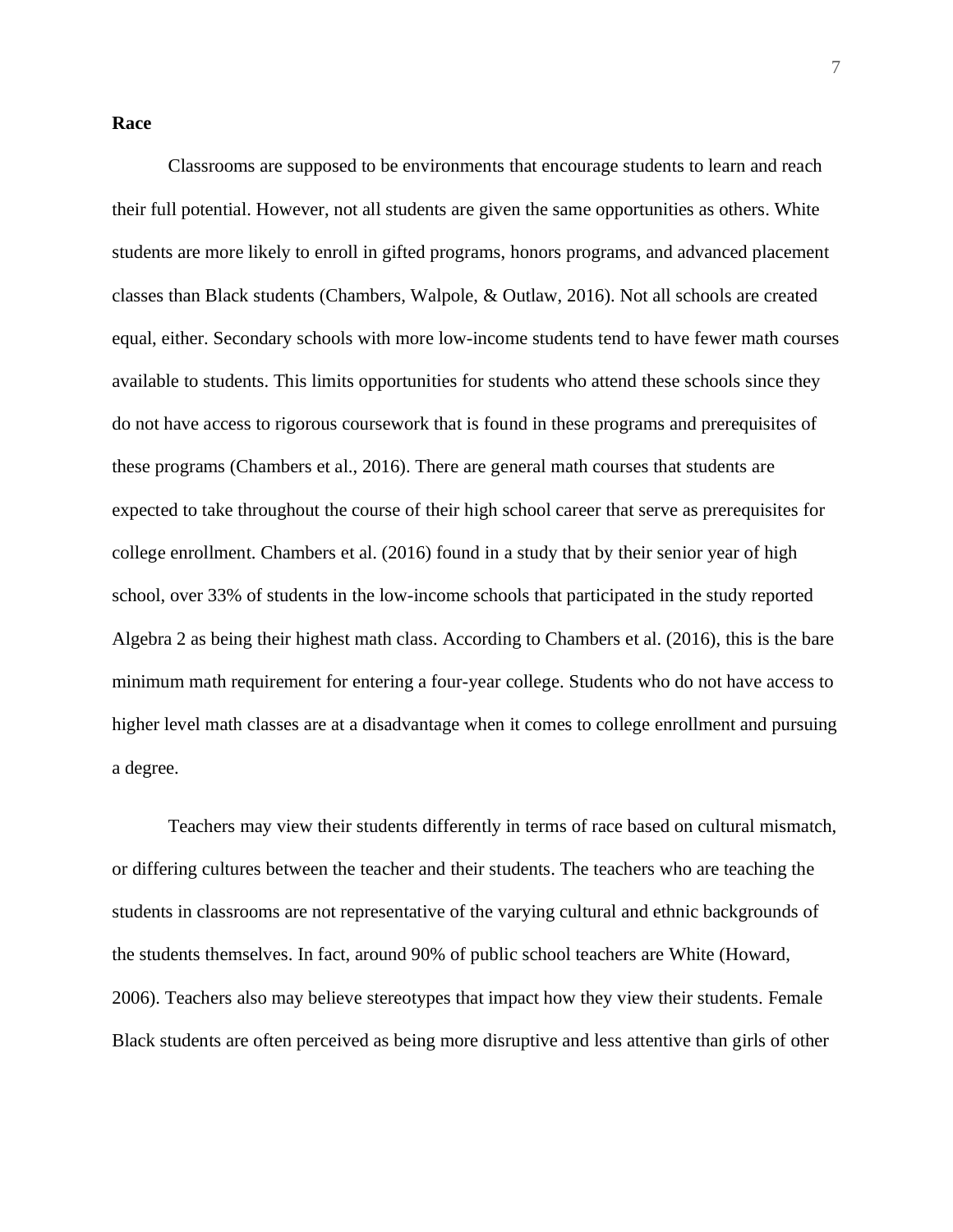races and ethnicities. Teachers in particular may view these students as being disruptive even when they are asking for assistance with classwork, which in turn can cause these students to be at a disadvantage for honors recommendations (Chambers et al., 2016). In the classroom environment, teachers should challenge stereotypes that can have a detrimental impact on students – even if they believe that these stereotypes appear to be "positive" at face-value.

Exposure to race stereotypes can have an impact on how students perceive their mathematical capabilities. Starting as early as second grade, children are sensitive to academic stereotypes, which include academic stereotypes relating to race (O'Connor & Wischnia, 2014). Stereotypes can be broken into two categories – explicit stereotypes, which are stereotypes that are controlled and conscious; and implicit stereotypes, which are stereotypes that are automatic and unconscious. Data based on explicit stereotypes shows that students are aware of harmful stereotypes such as the stereotypes that "Asian students are better at math than White students" or "Black students are not good at math" and even endorsed these stereotypes (O'Connor et al., 2014). On the other hand, data based on implicit stereotypes shows that children associated math more strongly with certain races than with others. For example, children tend to associate math with Asians rather than with Whites (O'Connor et al., 2014). Racial stereotypes that many people might view as being "positive" at face-value can have negative impacts on individuals of that race. Stereotypes that pinpoint students of different races as being good at math can cause students of those races to have a negative self-image pertaining to math if they feel like they are not living up to those stereotypes (O'Connor et al., 2014). This can discourage students from studying math in the future and potentially pursuing math-related careers and careers in STEM.

The people who are in math-related fields and STEM (science, technology, engineering,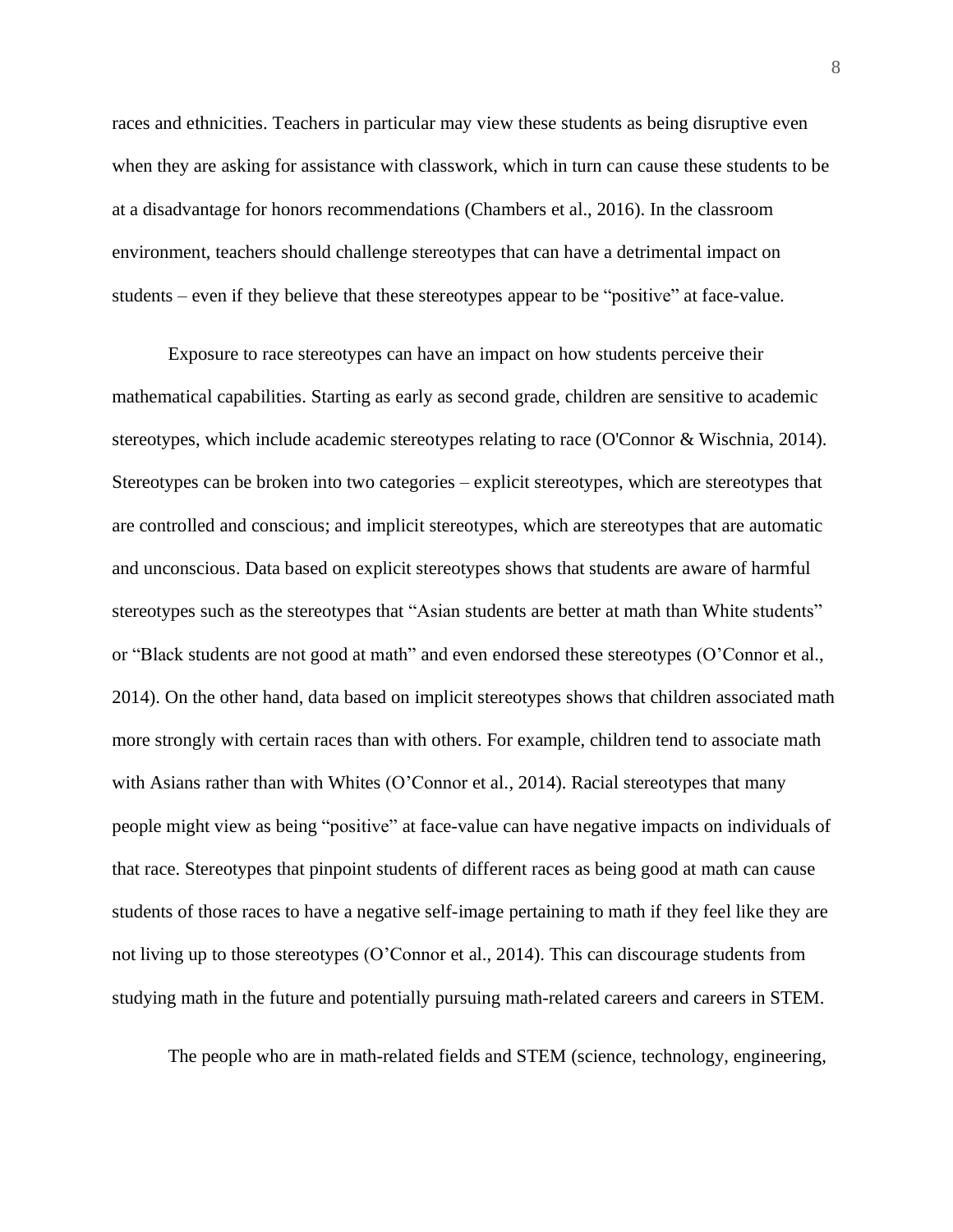and mathematics) fields do not reflect the diversity of the people in the United States. A majority of individuals in STEM fields are White, and Black and Latinx youth are less like to pursue STEM fields than White and Asian youth (Seo et al., 2019). Underrepresentation in STEM fields is a contributing factor in why Latinx and Black youth are less likely to pursue a career in STEM. On the other hand, White youth and Asian youth are more likely to pursue a career in STEM partly because of having more representation in STEM fields (Seo et al., 2019). If individuals see their race being represented in STEM fields, then they are more likely to believe that they can pursue a career in those respective STEM fields due to personal connections to identity.

#### <span id="page-9-0"></span>**Gender**

Similar to the lack of representation in math regarding race, there is also less representation in math-related fields for women. Females are less likely than males to pursue careers relating to math partly because of gender role association and their own mathematical self-concept. Mathematical self-concept refers to how someone views their math abilities in comparison to those of other genders (Sax et al., 2015). Gender differences in mathematical selfconcept appear as early as elementary school and are present until college, where it then widens even further (Sax et al., 2015). Stereotypes involving gender can have many impacts on an individual's math performance, particularly the math performance of females. Starting as early as the first years of elementary school, females are aware of the concept of gender. They are already made aware of the stereotype that "men are better at math than women", which is often reinforced when young women have a math-anxious female teacher (Beilock et al, 2010). As a result, young women often end up believing this stereotype, which causes lower math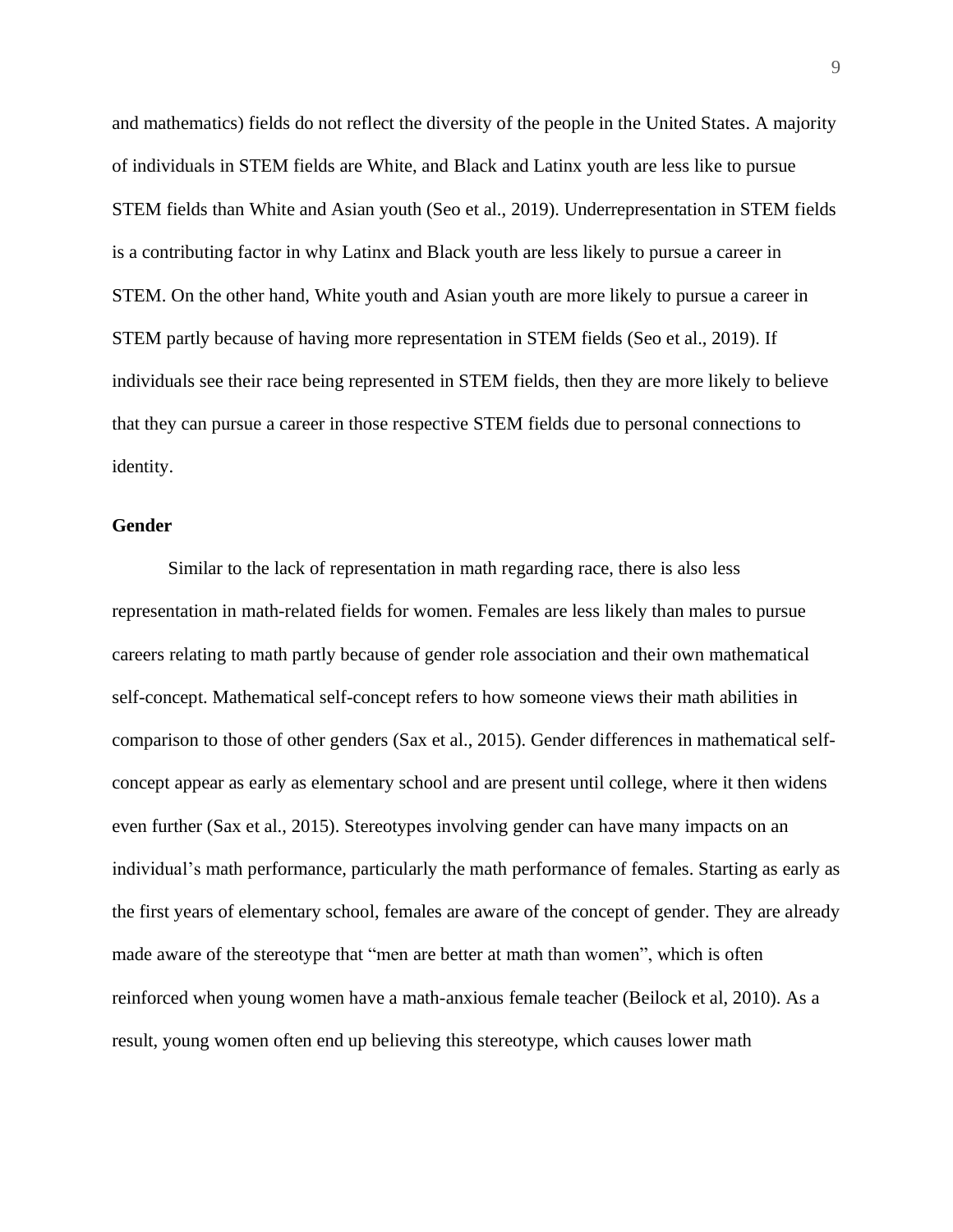achievement and a lower math self-concept among these individuals. Even when female students are capable of meeting and exceeding expectations relating to math abilities, stereotypes can have a negative impact on their overall math performance.

Expectations and stereotypes related to gender-appropriate behavior can also influence women to participate in career-related activities that differ from the career-related activities that men are encouraged to participate in (Rowan-Kenyon et al., 2012). Since these stereotypes push the notion that women are not as good at math as men, women have a lower math self-concept than men and are less likely to choose a STEM-related major when they enroll in college (Sax et al., 2015). Female students also tend to greatly underestimate their mathematical abilities due to stereotypes and underlying math anxiety (Shields, 2007). Social cognitive career theory states that an individual's beliefs about themselves and the careers typically associated with their gender have an impact on their career decisions (Seo et al., 2019). Additionally, math is often viewed as being a "male field", whereas careers relating to humanities, such as teaching, are often considered to be feminine domains (Sax et al., 2015). Over 90% of early elementary school teachers in the United States are female (Beilock et al., 2010). These factors together heavily contribute towards why females are less likely than males to pursue math-related careers, and as a result, are not represented in math-related fields.

#### <span id="page-10-0"></span>**How is Math Taught?**

The ways in which math is taught and presented to students can have a strong impact on how students view math. Many school subjects, such as history and science, are taught in a way that shows students the importance of the subject in terms of everyday applications and out-ofclassroom applications. Math, on the other hand, is traditionally presented to students as extra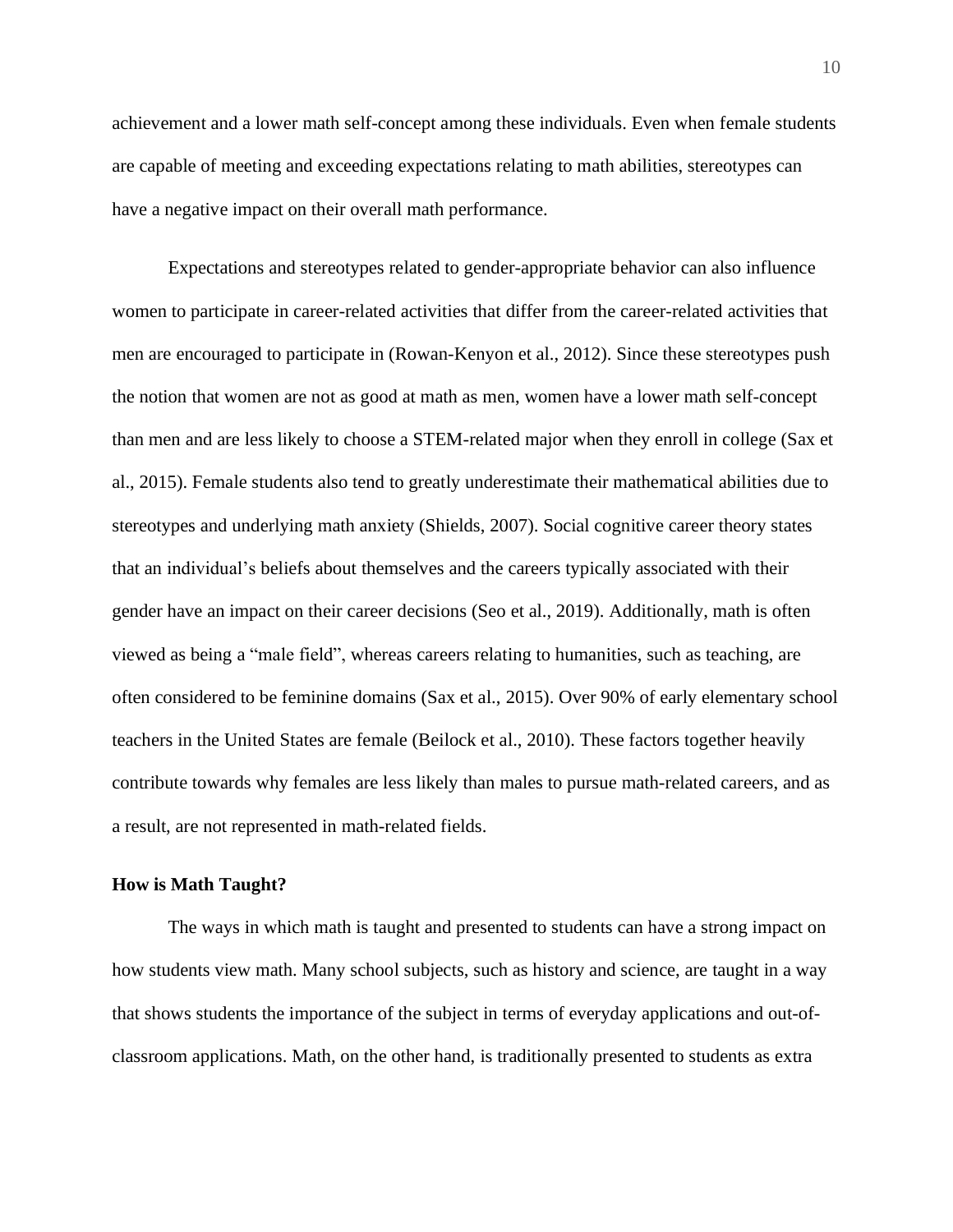knowledge rather than as a tool that can benefit society and help others (Rodriguez, Romero-Canyas, Downey, Mangels, & Higgins, 2013). To change this, teachers can incorporate out-ofclassroom or "real-world" examples that connect to the math concepts taught in class to show students that the concepts they are learning do have important applications. Another approach towards teaching math to students is to present math in a way that fits a person's individual beliefs (Rodriguez et al., 2013). For example, some students may have goals for themselves that involve helping others and their community. Math can be taught in a way that shows students that math is a tool that can help the world around them, which can be shown through real-world applications. This gives students a reason to study math and also allows them to connect to the subject in a personal way, which can boost their overall math performance and change their perspectives of math-related fields.

A teacher's attitude towards the subject that they teach can also have a significant impact on how students view this subject. A teacher who is math anxious is likely to present mathrelated concepts with a negative attitude and may not display as much confidence (Shields, 2007). Teachers in this position are also less likely to present math in a way that encourages students to pursue math-related careers, which impacts the development of math-related interests in students (Rowan-Kenyon et al., 2012). Science and engineering occupations are projected to grow at a much higher rate than the overall work force due to an increased demand for STEMrelated jobs. Starting in the classroom, teachers should present math concepts in a way that can motivate students to explore math further while also emphasizing the benefits of learning math. (Rodriguez et al., 2013). Additionally, teachers should use positive reinforcement as a way to boost overall motivation in students. Encouragement from teachers to pursue certain tasks can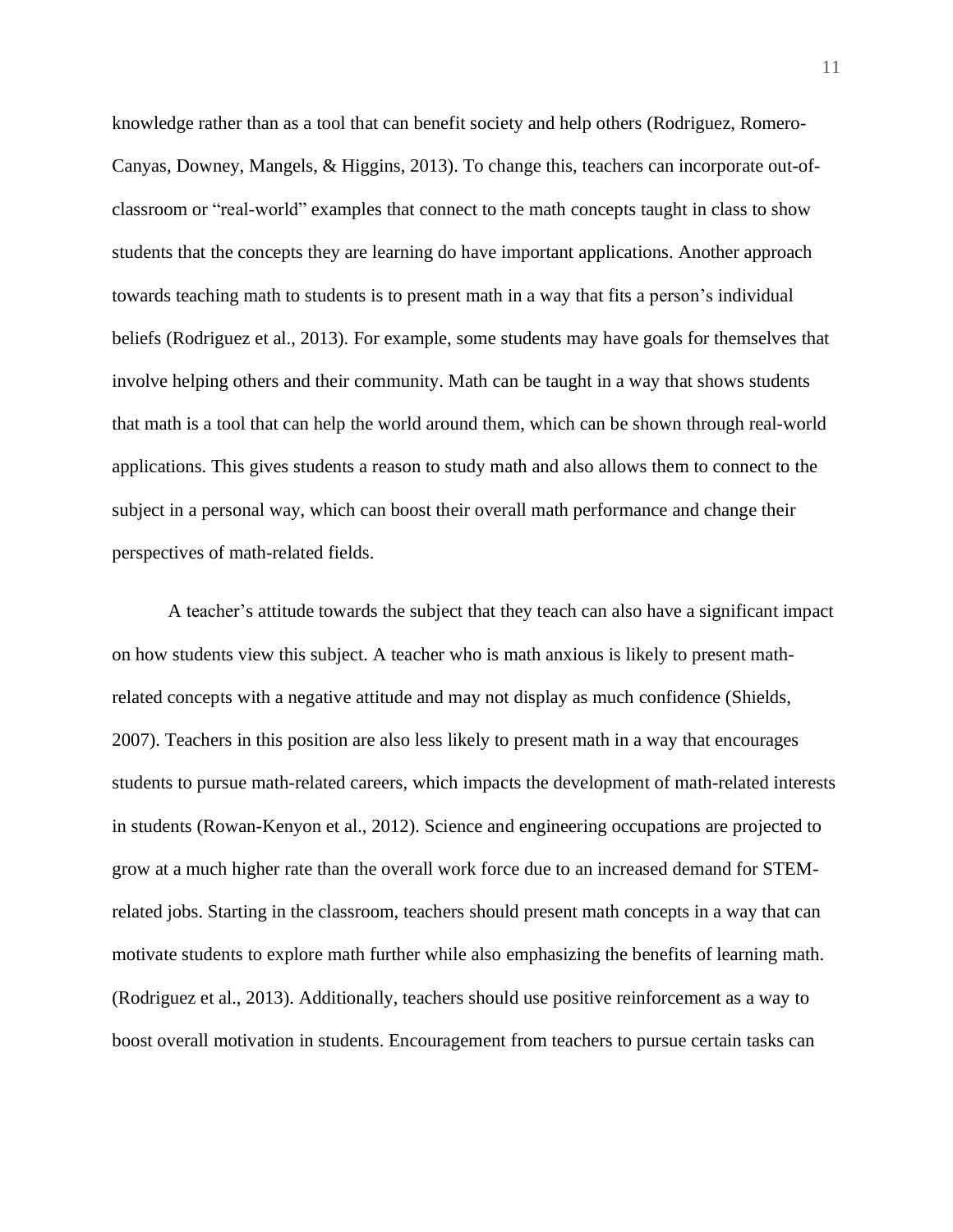help students form positive self-efficacy beliefs, which from a math-related perspective, makes it more likely for students to develop an interest in math (Rowan-Kenyon et al., 2012). Selfefficacy refers to how one views their ability to complete a certain task (Rowan-Kenyon et al., 2012). Teachers have a tremendous impact on their students in ways that shape their students in and out of the classroom. Adjusting their attitudes towards math can help students see math in a more positive light while encouraging them to pursue any interests in math that they may have.

#### **Gaps in Literature and Research**

<span id="page-12-0"></span>Although there is research discussing some of the shortcomings of math instruction, a large portion of the research being done in topics such as race, gender, and math anxiety is by individuals in the education field. These topics of research within the education field have a strong focus on classroom implications and how students' experiences in class impact their future as it relates to career choice and overall perceptions of math. Experts from math-related fields do not appear to be focusing on this topic as much as those from education-related fields. Addressing these issues in math-related fields can help to create solutions and encourage individuals to pursue math-related careers and careers in STEM.

Gender-related research strongly focuses on issues with women in math-related fields from a variety of cultural and ethnic backgrounds. However, this research fails to mention issues that minoritized men face regarding math career attainment and a desire to pursue math-related careers. Although the research suggests that men appear to be represented more in math and are more likely to pursue math-related careers than women, the research does not mention how this may be different for men who are minoritized. Overall trends show that men are more likely to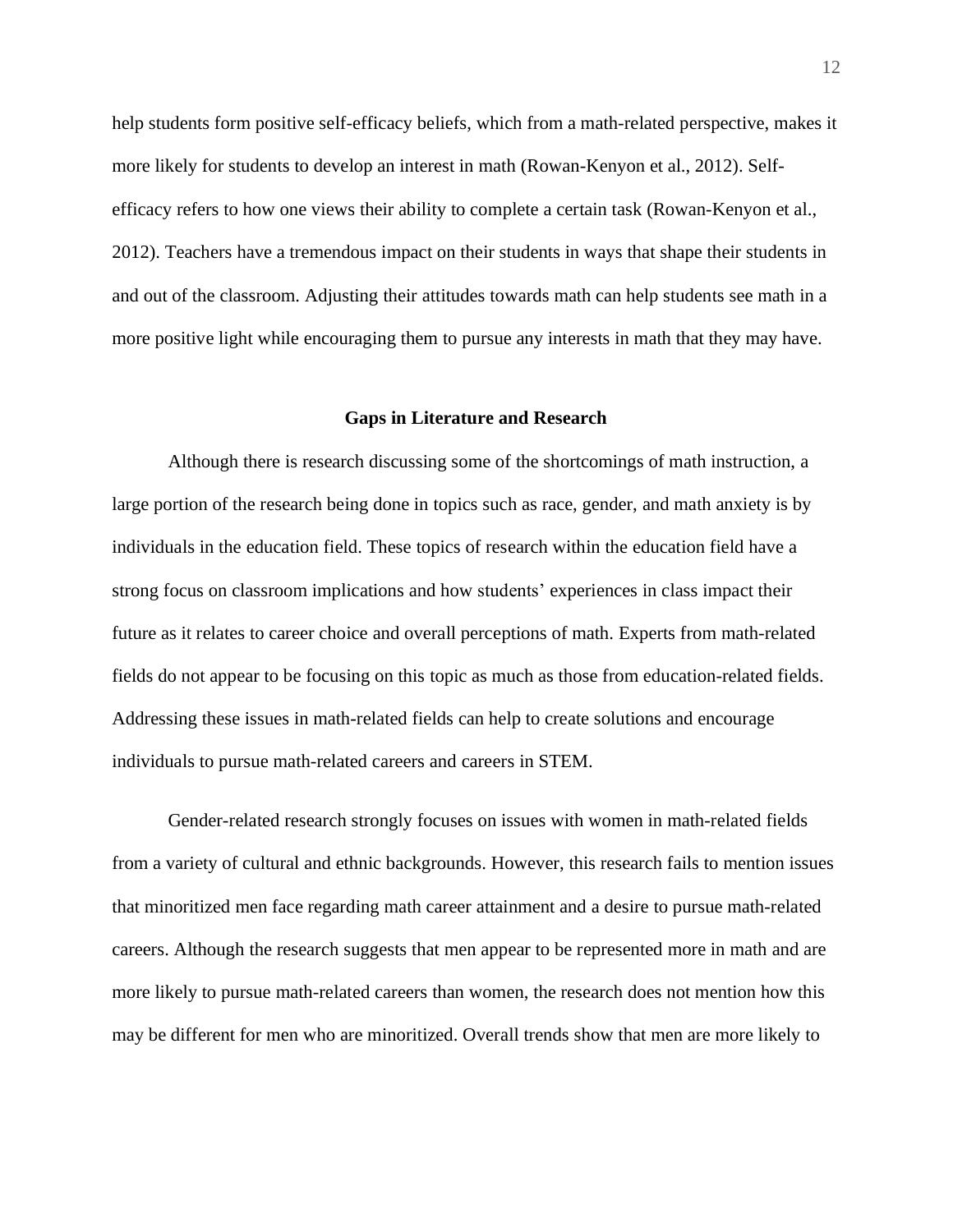pursue math-related careers than women, and minoritized individuals are less likely to pursue math-related careers than White individuals (Seo et al., 2019).

#### **Implications**

<span id="page-13-0"></span>Being aware of the factors that impact how students view math can help teachers adjust their methods of instruction to motivate students to put effort into their math coursework. Simply changing the ways in which teachers talk about math can make a tremendous impact in how students view math. Additionally, showing students the importance of math as it relates to society as a whole can inspire students to pursue careers in math-related fields. To do this, teachers can introduce new topics in math by first presenting a "real-world" problem to students and then exposing students to the concepts used to solve the problem. This frames the math that is being taught in a way that teaches students the concepts and also shows them applications of the math concepts from an out-of-classroom context.

The students that sit in classrooms across the country come from many different cultures, ethnic backgrounds, and races. Teaching is a career that involves working with all students regardless of their race and gender identity while being a mentor that inspires them to reach their full potential in and out of the classroom. Having more diversity within the teaching profession and having more culturally proficient White teachers can potentially reach to all students, including those who are minoritized. Teachers who teach a specific discipline are also in a position where they can educate their students on how their discipline makes an impact on society as a whole. Math teachers must make sure they are relaying the importance of math in terms of out-of-classroom and "real-world" contexts. Teachers must transmit this message while refraining from transmitting their own personal negative biases towards math onto their students.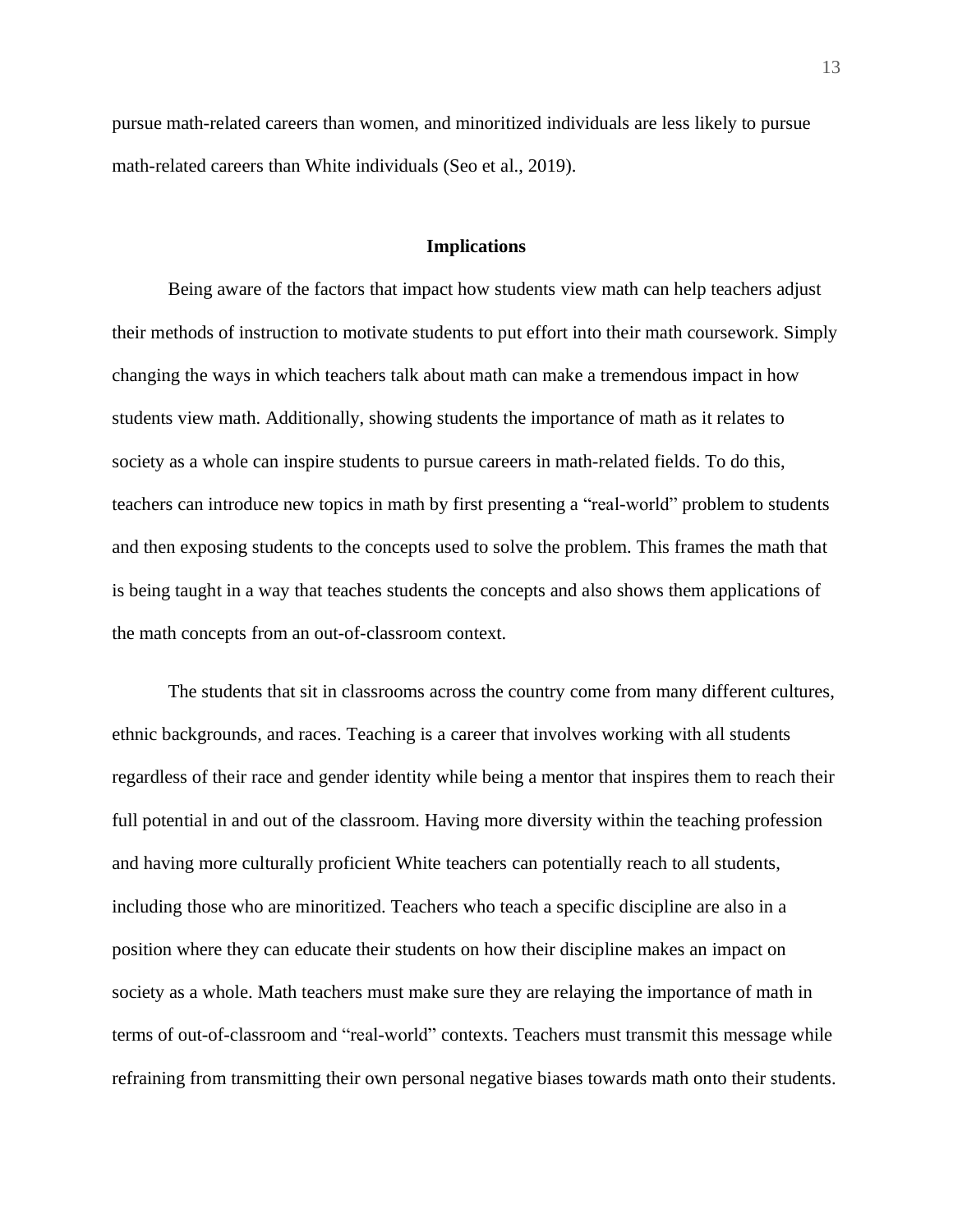#### **References**

- <span id="page-14-0"></span>Ashcraft, M. H. (2002). Math anxiety: personal, educational, and cognitive consequences. *Current Directions in Psychological Science*, *11*(5), 181-185.
- Beilock, S. L., Gunderson, E. A., Ramirez, G., & Levine, S. C. (2010). Female teachers' math anxiety affects girls' math achievement. *Proceedings of the National Academy of Sciences of the United States of America*, *107*(5), 1860-1863.
- Chambers, C. R., Walpole, M., & Outlaw, N. (2016). The influence of math self-efficacy on the college enrollments of young Black women. *The Journal of Negro Education*, *85*(3), 302- 315.
- Choi, S. S., Taber, J. M., Thompson, C. A., & Sidney, P. G. (2020). Math anxiety, but not induced stress, is associated with objective numeracy. *Journal of Experimental Psychology: Applied*, *26*(4), 1-16.
- Howard, G. R. (2006). Introduction. In G. R. Howard, *We can't teach what we don't know: White teachers, multiracial schools* (pp. 1-11). New York City: Teachers College Press.
- O'Connor, K., & Wischnia, S. (2014). The development of math-race stereotypes: "They say Chinese people are the best at math". *Journal of Research on Adolescence*, *25*(4), 630- 637.
- Rodriguez, S., Romero-Canyas, R., Downey, G., Mangels, J. A., & Higgins, E. T. (2013). When school fits me: how fit between self-beliefs and task benefits boosts math motivation and performance. *Basic and Applied Social Psychology*, *35*, 445-466.
- Rowan-Kenyon, H. T., Swan, A. K., & Creager, M. F. (2012). Social cognitive factors, support, and engagement: Early adolescents' math interests as precursors to choice of career. *The Career Development Quarterly*, *60*, 2-15.